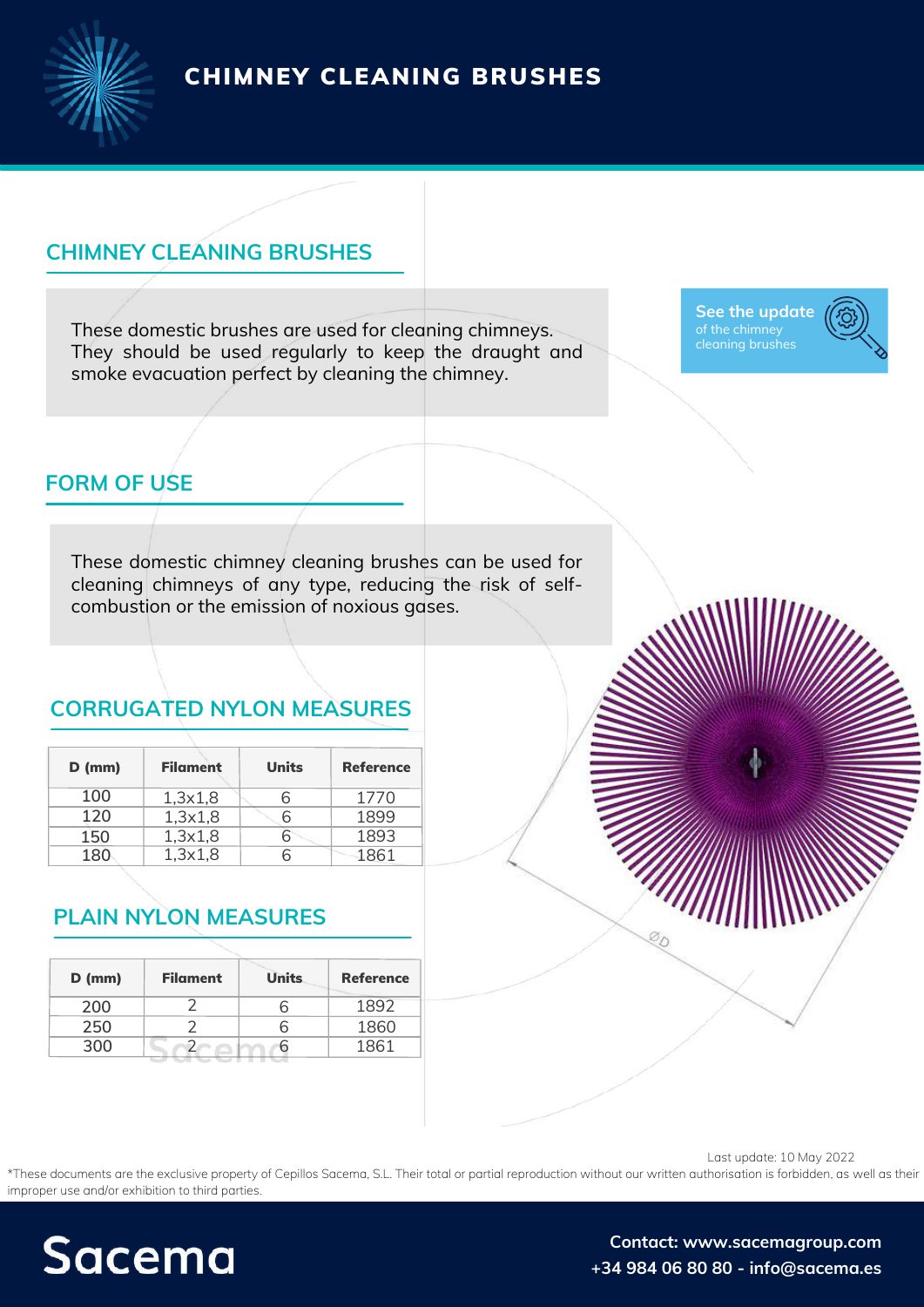CHIMNEY CLEANING BRUSHES

# **STEEL MEASURES**

| <b>Filament</b> | <b>Units</b> | <b>Reference</b> |
|-----------------|--------------|------------------|
| 3,0x0,4         | 6            | 1891             |
| 3,0x0,4         | 6            | 1850             |
| 3,0x0,4         | 6            | 1849             |
| 3,0x0,4         | 6            | 1852             |
| 3,0x0,4         | 6            | 1842             |
| 3,0x0,4         | 6            | 1854             |
| 3.0x0.4         | 6            | 1856             |
| 3,0x0,4         | 6            | 1858             |
| 3,0x0,4         | 6            | 1859             |
| 3,0x0,4         | ൳            | 1883             |
|                 |              |                  |



### **MEASURES SQUARE STEEL**

| $A/B$ (mm) | <b>Filament</b> | <b>Unidades</b> | <b>Reference</b> |
|------------|-----------------|-----------------|------------------|
| 200        | 3,0x0,4         | 6               | 1862             |
| 250        | 3,0x0,4         | 6               | 1864             |
| 300        | 3,0x0,4         | 6               | 1866             |
| 350        | 3,0x0,4         | 6               | 1885             |
| 400        | 3,0x0,4         |                 | 1847             |



# Sacema

Last update: 10 May 2022

\*These documents are the exclusive property of Cepillos Sacema, S.L. Their total or partial reproduction without our written authorisation is forbidden, as well as their improper use and/or exhibition to third parties.



**Contact: [www.sacemagroup.com](https://sacemagroup.com/en/contact/?utm_campaign=ficha_tecnica&utm_medium=referral&utm_source=pdf_propio&utm_content=contacto&utm_term=en) +34 984 06 80 80 - info@sacema.es**